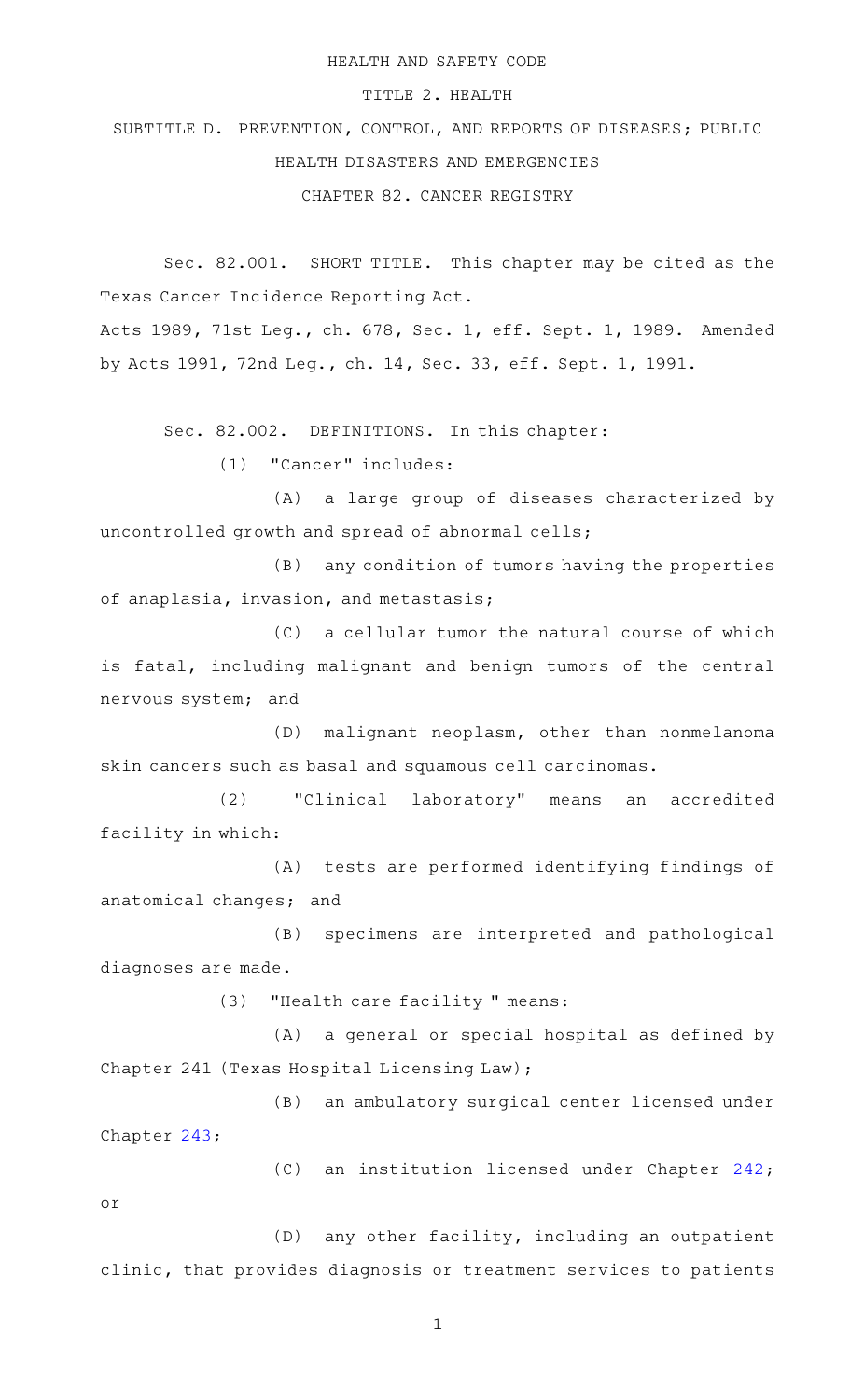with cancer.

(4) "Health care practitioner" means:

(A) a physician as defined by Section  $151.002$ , Occupations Code; or

(B) a person who practices dentistry as described by Section [251.003,](http://www.statutes.legis.state.tx.us/GetStatute.aspx?Code=OC&Value=251.003) Occupations Code. Acts 1989, 71st Leg., ch. 678, Sec. 1, eff. Sept. 1, 1989. Amended by Acts 2001, 77th Leg., ch. 589, Sec. 1, eff. Sept. 1, 2001.

Sec. 82.003. APPLICABILITY OF CHAPTER. This chapter applies to records of cases of cancer, diagnosed on or after January 1, 1979, and to records of all ongoing cancer cases diagnosed before January 1, 1979.

Acts 1989, 71st Leg., ch. 678, Sec. 1, eff. Sept. 1, 1989. Amended by Acts 2001, 77th Leg., ch. 589, Sec. 2, eff. Sept. 1, 2001.

Sec. 82.004. REGISTRY REQUIRED. The department shall maintain a cancer registry for the state. Acts 1989, 71st Leg., ch. 678, Sec. 1, eff. Sept. 1, 1989. Amended by:

Acts 2015, 84th Leg., R.S., Ch. 1 (S.B. [219](http://www.legis.state.tx.us/tlodocs/84R/billtext/html/SB00219F.HTM)), Sec. 3.0252, eff. April 2, 2015.

Sec. 82.005. CONTENT OF REGISTRY. (a) The cancer registry must be a central data bank of accurate, precise, and current information that medical authorities agree serves as an invaluable tool in the early recognition, prevention, cure, and control of cancer.

(b) The cancer registry must include:

 $(1)$  a record of the cases of cancer that occur in the state; and

(2) information concerning cancer cases as the executive commissioner considers necessary and appropriate for the recognition, prevention, cure, or control of cancer. Acts 1989, 71st Leg., ch. 678, Sec. 1, eff. Sept. 1, 1989. Amended by Acts 2001, 77th Leg., ch. 589, Sec. 3, eff. Sept. 1, 2001. Amended by: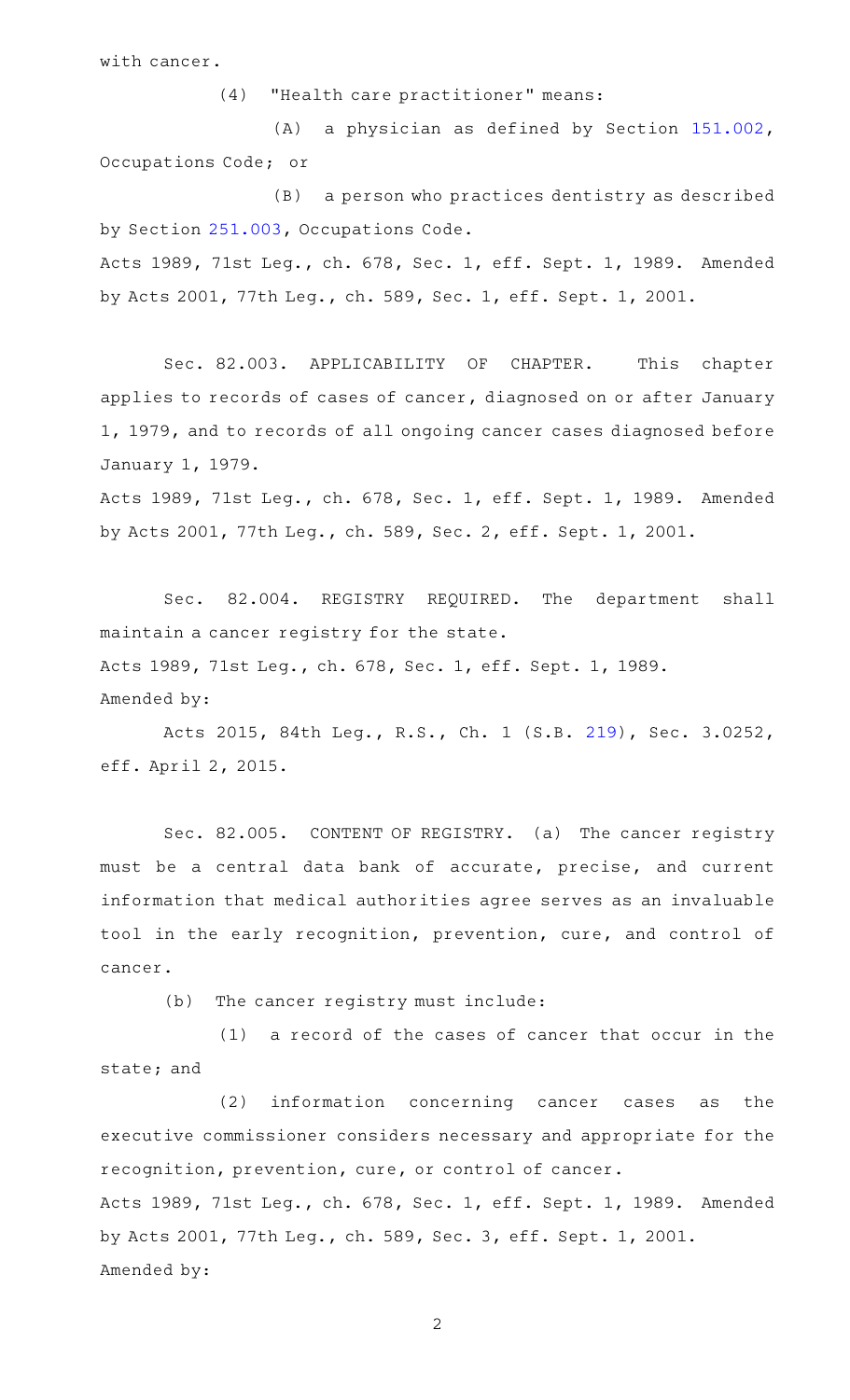Acts 2015, 84th Leg., R.S., Ch. 1 (S.B. [219](http://www.legis.state.tx.us/tlodocs/84R/billtext/html/SB00219F.HTM)), Sec. 3.0253, eff. April 2, 2015.

Sec. 82.006. EXECUTIVE COMMISSIONER AND DEPARTMENT POWERS. (a) To implement this chapter, the executive commissioner may adopt rules that the executive commissioner considers necessary.

 $(b)$  To implement this chapter, the department may:

 $(1)$  execute contracts considered necessary;

(2) receive the data from medical records of cases of cancer that are in the custody or under the control of clinical laboratories, health care facilities, and health care practitioners to record and analyze the data directly related to those diseases;

(3) compile and publish statistical and other studies derived from the patient data obtained under this chapter to provide, in an accessible form, information that is useful to physicians, other medical personnel, and the general public;

(4) comply with requirements as necessary to obtain federal funds in the maximum amounts and most advantageous proportions possible;

(5) receive and use gifts made for the purpose of this chapter; and

(6) limit cancer reporting activities under this chapter to specified geographic areas of the state to ensure optimal use of funds available for obtaining the data. Acts 1989, 71st Leg., ch. 678, Sec. 1, eff. Sept. 1, 1989. Amended by Acts 2001, 77th Leg., ch. 589, Sec. 4, eff. Sept. 1, 2001. Amended by:

Acts 2015, 84th Leg., R.S., Ch. 1 (S.B. [219](http://www.legis.state.tx.us/tlodocs/84R/billtext/html/SB00219F.HTM)), Sec. 3.0254, eff. April 2, 2015.

Sec. 82.007. REPORTS. (a) The department shall publish an annual report to the legislature of the information obtained under this chapter.

(b) The department, in cooperation with other cancer reporting organizations and research institutions, may publish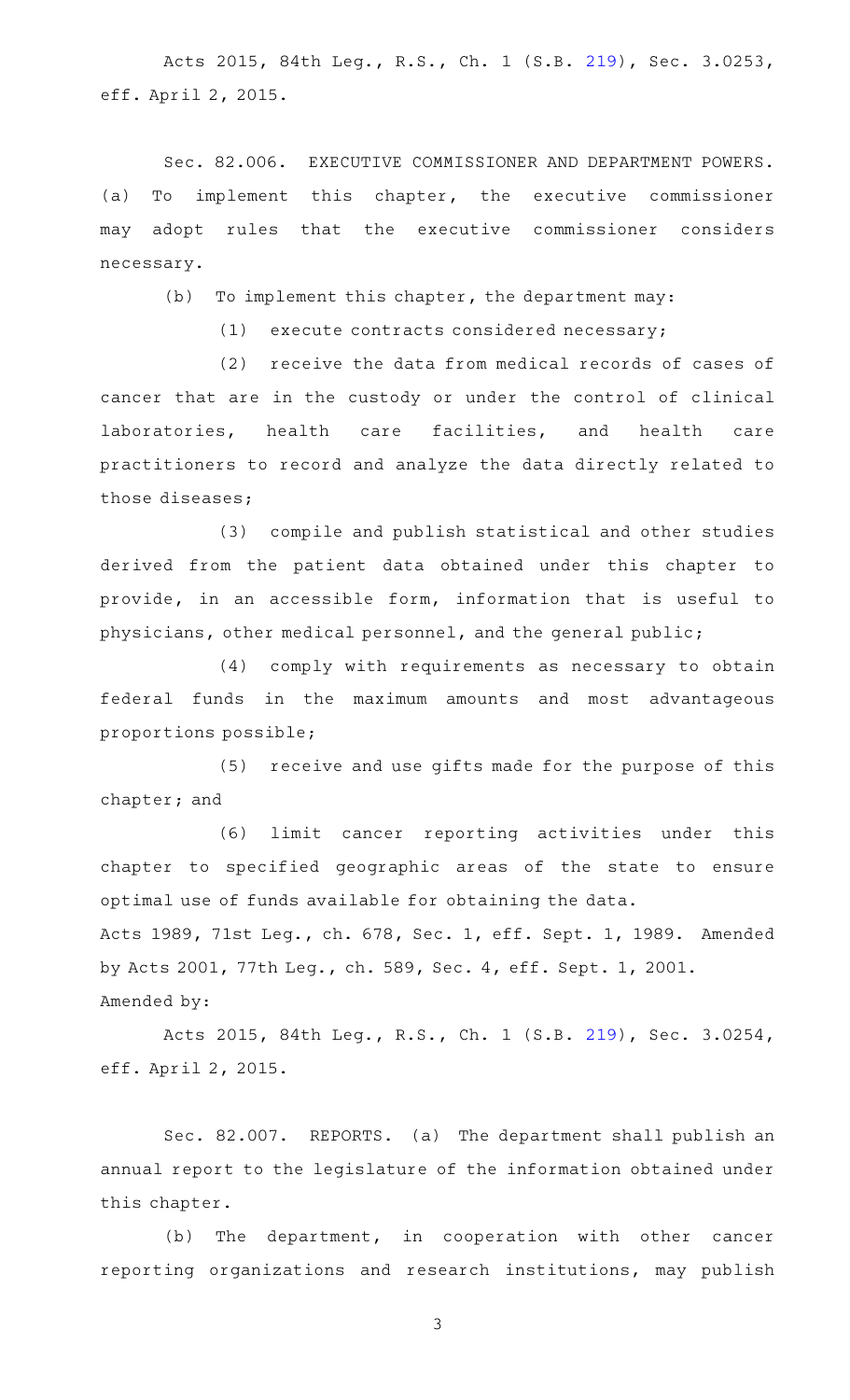reports the department determines are necessary or desirable to carry out the purpose of this chapter.

Acts 1989, 71st Leg., ch. 678, Sec. 1, eff. Sept. 1, 1989. Amended by Acts 1991, 72nd Leg., ch. 14, Sec. 34, eff. Sept. 1, 1991.

Sec. 82.008. DATA FROM MEDICAL RECORDS. (a) To ensure an accurate and continuing source of data concerning cancer, each health care facility, clinical laboratory, and health care practitioner shall furnish to the department, on request, data the executive commissioner considers necessary and appropriate that is derived from each medical record pertaining to a case of cancer that is in the custody or under the control of the health care facility, clinical laboratory, or health care practitioner. The department may not request data that is more than three years old unless the department is investigating a possible cancer cluster. At the request and with the authorization of the applicable health care facility, clinical laboratory, or health care practitioner, data may be furnished to the department through a health information exchange as defined by Section [182.151](http://www.statutes.legis.state.tx.us/GetStatute.aspx?Code=HS&Value=182.151).

(b) A health care facility, clinical laboratory, or health care practitioner shall furnish the data requested under Subsection (a) in a reasonable format prescribed by department rule and within six months of the patient 's admission, diagnosis, or treatment for cancer unless a different period is prescribed by the United States Department of Health and Human Services.

(c) The data required to be furnished under this section must include patient identification and diagnosis.

(d) The department may access medical records that would identify cases of cancer, establish characteristics or treatment of cancer, or determine the medical status of any identified patient from the following sources:

(1) a health care facility or clinical laboratory providing screening, diagnostic, or therapeutic services to a patient with respect to cancer; or

(2) a health care practitioner diagnosing or providing treatment to a patient with cancer, except as described by Subsection (g).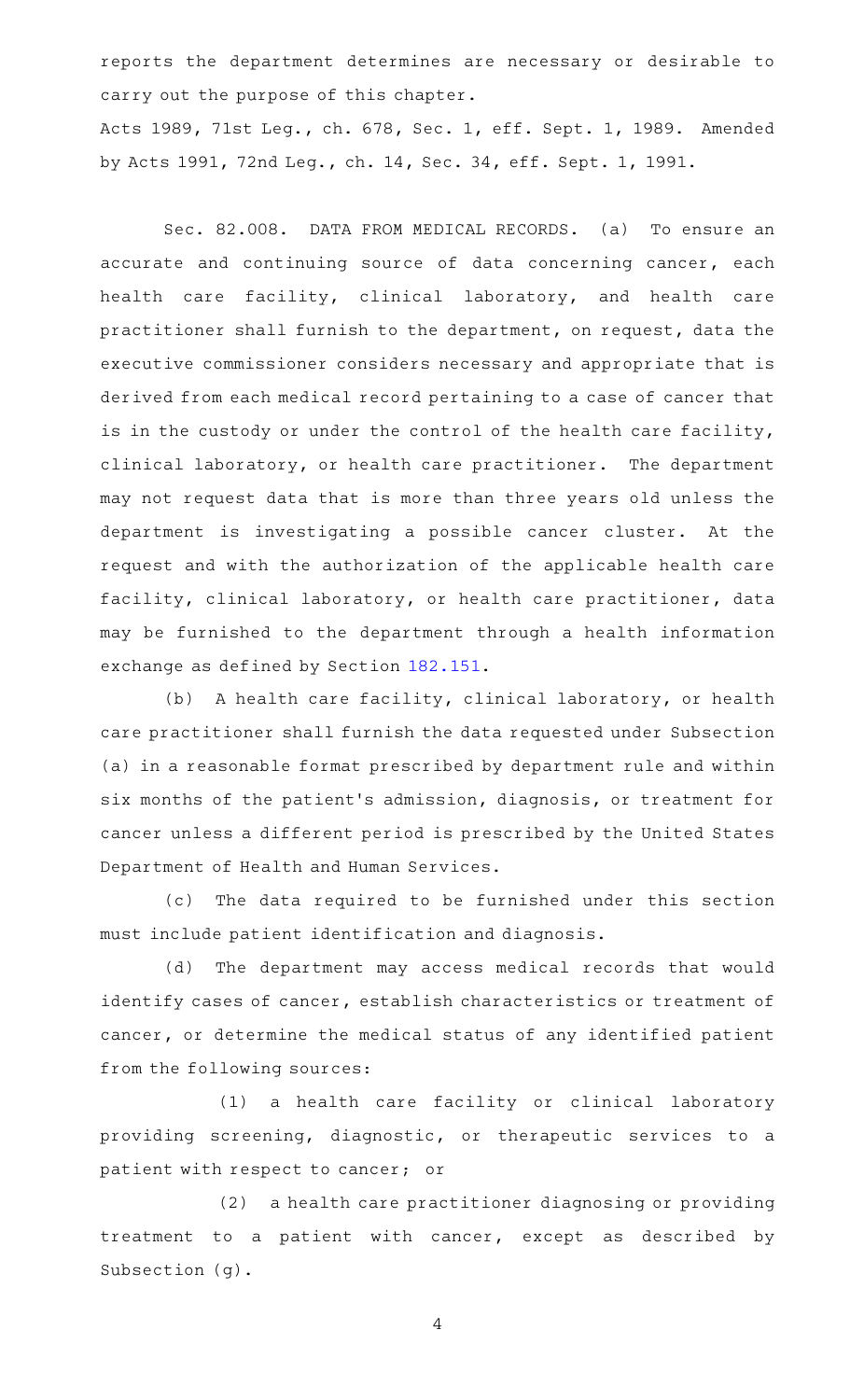(e) The executive commissioner shall adopt procedures that ensure adequate notice is given to the health care facility, clinical laboratory, or health care practitioner before the department accesses data under Subsection (d).

(f) A health care facility, clinical laboratory, or health care practitioner that knowingly or in bad faith fails to furnish data as required by this chapter shall reimburse the department or its authorized representative for the costs of accessing and reporting the data. The costs reimbursed under this subsection must be reasonable, based on the actual costs incurred by the department or by its authorized representative in the collection of data under Subsection (d), and may include salary and travel expenses. The department may assess a late fee on an account that is 60 days or more overdue. The late fee may not exceed one and one-half percent of the total amount due on the late account for each month or portion of a month the account is not paid in full. A health care facility, clinical laboratory, or health care practitioner may request that the department conduct a hearing to determine whether reimbursement to the department under this subsection is appropriate.

(g) The department may not require a health care practitioner to furnish data or provide access to records if:

 $(1)$  the data or records pertain to cases reported by a health care facility providing screening, diagnostic, or therapeutic services to cancer patients that involve patients referred directly to or previously admitted to the facility; and

(2) the facility reported the same data the practitioner would be required to report.

(h) The data required to be furnished under this section may be shared with cancer registries of health care facilities subject to the confidentiality provisions in Section [82.009.](http://www.statutes.legis.state.tx.us/GetStatute.aspx?Code=HS&Value=82.009)

Acts 1989, 71st Leg., ch. 678, Sec. 1, eff. Sept. 1, 1989. Amended by Acts 1991, 72nd Leg., ch. 14, Sec. 35, eff. Sept. 1, 1991; Acts 1997, 75th Leg., ch. 343, Sec. 1, eff. May 27, 1997; Acts 1999, 76th Leg., ch. 1411, Sec. 23.01, eff. Sept. 1, 1999; Acts 2001, 77th Leg., ch. 589, Sec. 5, eff. Sept. 1, 2001. Amended by: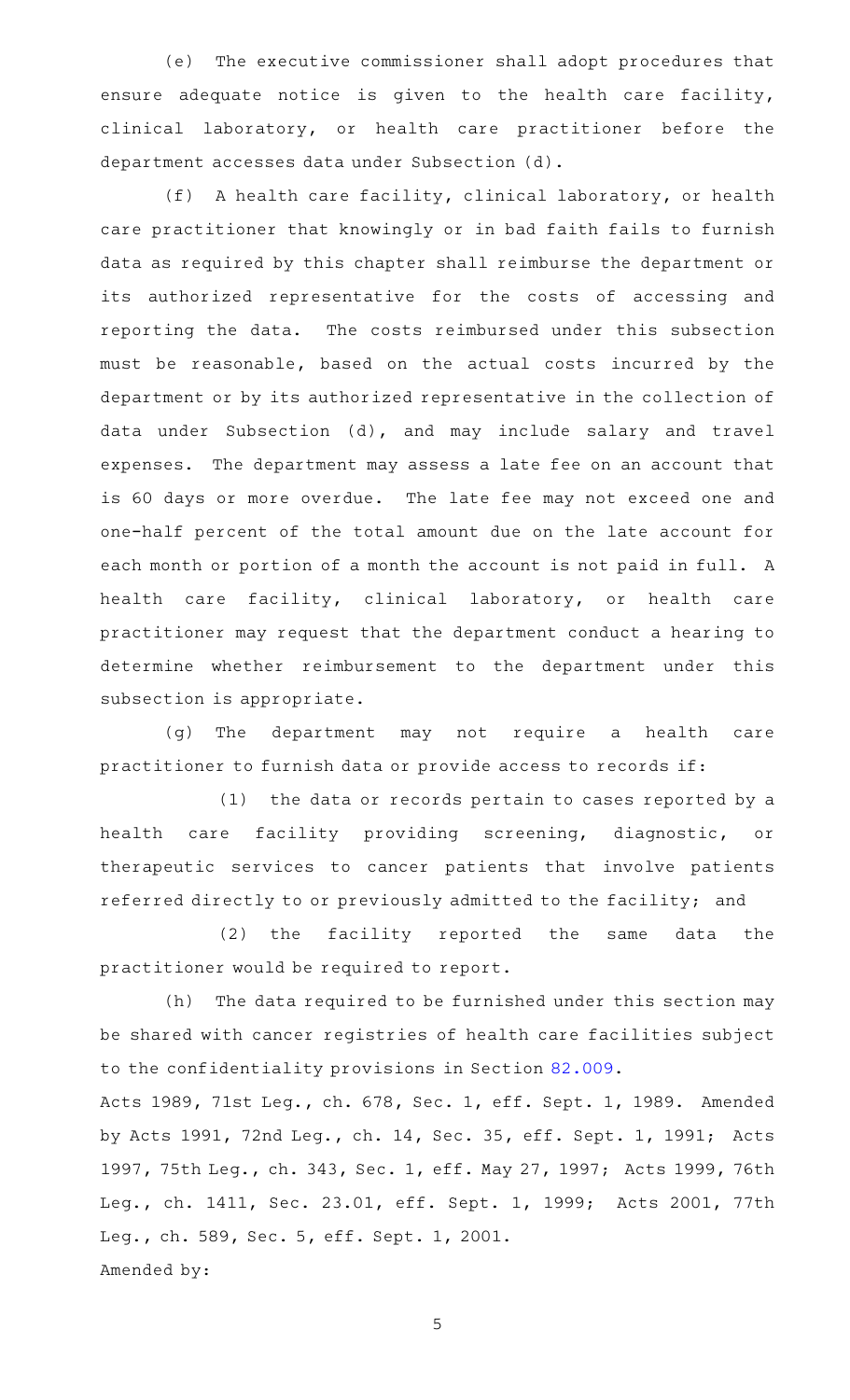Acts 2015, 84th Leg., R.S., Ch. 1 (S.B. [219](http://www.legis.state.tx.us/tlodocs/84R/billtext/html/SB00219F.HTM)), Sec. 3.0255, eff. April 2, 2015.

Acts 2015, 84th Leg., R.S., Ch. 1085 (H.B. [2641](http://www.legis.state.tx.us/tlodocs/84R/billtext/html/HB02641F.HTM)), Sec. 5, eff. September 1, 2015.

Sec. 82.009. CONFIDENTIALITY. (a) Reports, records, and information obtained under this chapter are confidential and are not subject to disclosure under Chapter [552](http://www.statutes.legis.state.tx.us/GetStatute.aspx?Code=GV&Value=552), Government Code, are not subject to subpoena, and may not otherwise be released or made public except as provided by this section or Section [82.008](http://www.statutes.legis.state.tx.us/GetStatute.aspx?Code=HS&Value=82.008)(h). The reports, records, and information obtained under this chapter are for the confidential use of the department and the persons or public or private entities that the department determines are necessary to carry out the intent of this chapter.

(b) Medical or epidemiological information may be released:

(1) for statistical purposes in a manner that prevents identification of individuals, health care facilities, clinical laboratories, or health care practitioners;

(2) with the consent of each person identified in the information; or

(3) to promote cancer research, including release of information to other cancer registries and appropriate state and federal agencies, under rules adopted by the executive commissioner to ensure confidentiality as required by state and federal laws.

(c) A state employee may not testify in a civil, criminal, special, or other proceeding as to the existence or contents of records, reports, or information concerning an individual whose medical records have been used in submitting data required under this chapter unless the individual consents in advance.

(d) Data furnished to a cancer registry or a cancer researcher under Subsection (b) or Section [82.008\(](http://www.statutes.legis.state.tx.us/GetStatute.aspx?Code=HS&Value=82.008)h) is for the confidential use of the cancer registry or the cancer researcher, as applicable, and is subject to Subsection (a).

Acts 1989, 71st Leg., ch. 678, Sec. 1, eff. Sept. 1, 1989. Amended by Acts 1995, 74th Leg., ch. 76, Sec. 5.95(90), eff. Sept. 1, 1995; Acts 1997, 75th Leg., ch. 343, Sec. 2, eff. May 27, 1997; Acts 1999, 76th Leg., ch. 1411, Sec. 23.02, eff. Sept. 1, 1999; Acts 2001,